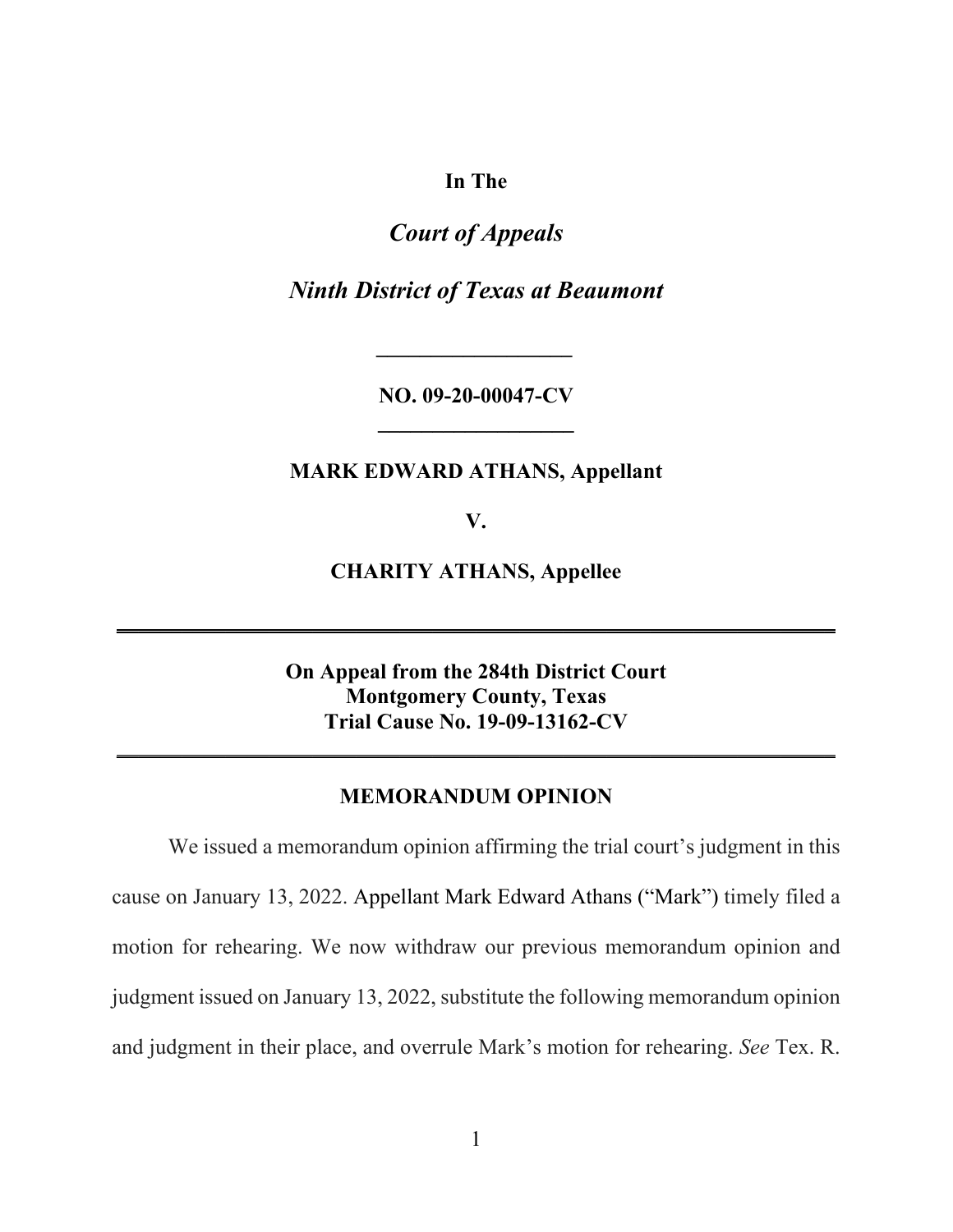App. P. 19.1(b) (stating that our plenary power over a judgment expires thirty days after all timely filed motions for rehearing are overruled).

In his sole issue on appeal, Mark argues that the trial court erred by *sua sponte* dismissing his lawsuit to have a marriage declared void because of bigamy for want of jurisdiction. We affirm the trial court's judgment.

### BACKGROUND

In March 2019, the County Court at Law Number 3 (hereafter referred to as the "CCL 3 trial court") of Montgomery County, Texas, granted Mark's petition for divorce against Charity Athans ("Charity"), and in the Final Decree of Divorce, the CCL 3 trial court denied Mark's request for an annulment based on fraud and awarded Charity certain property and monies.<sup>1</sup> In April 2019, a Montgomery County grand jury indicted Charity for bigamy, and the indictment alleged that Charity was still legally married to another man when she married Mark in August 2017. In June 2019, the CCL 3 trial court entered an Order on Motion for Temporary Orders

<sup>&</sup>lt;sup>1</sup>We note that this Court has had two other matters before it that relate to the Athans's divorce. In July 2019, this Court granted Mark Athans's motion to dismiss his appeal from the County Court at Law No. 3. *See Athans v. Athans*, No. 09-19- 00152-CV, 2019 WL 3330591, at \*1 (Tex. App.—Beaumont July 25, 2019, no pet.). In April 2020, this Court conditionally granted Mark's petition seeking mandamus relief, in which Mark requested that the trial court vacate its order granting Charity Athans's motion to enforce the property division provisions and holding Mark in contempt. *See In re Athans*, No. 09-20-00074-CV, 2020 WL 1770903, at \*1, \*3 (Tex. App.—Beaumont Apr. 9, 2020, orig. proceeding).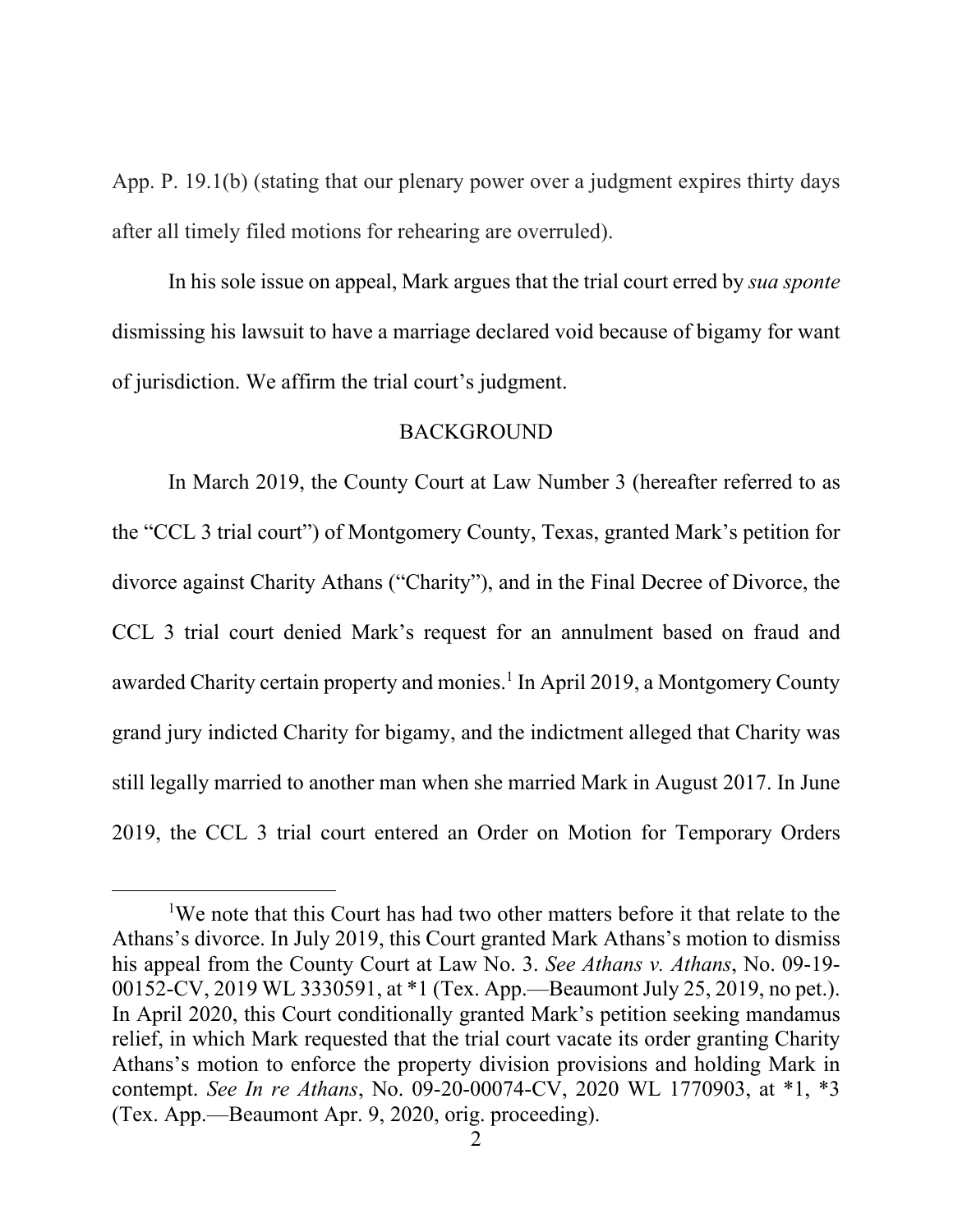Pending Appeal, ordering Mark to pay Charity's attorney's fees as well as spousal support. In July 2019, Charity filed a First Amended Petition for Enforcement of Property Division and Enforcement of Temporary Orders Pending Appeal in the CCL 3 trial court.

In September 2019, Mark filed an Original Petition and Application for Temporary Restraining Order and Temporary Injunction ("Mark's 2019 Original Petition") against Charity, alleging that the 284<sup>th</sup> Judicial District Court had jurisdiction under section 6.307 of the Texas Family Code to declare his marriage with Charity void because (1) the purported marriage was contracted in Texas, and (2) both he and Charity are domiciled in Texas. *See* Tex. Fam. Code Ann. § 6.307. According to Mark's 2019 Original Petition, when he and Charity purportedly married on August 7, 2017, Charity was still legally married to at least two other men, resulting in his marriage to Charity as being void under section 6.202 of the Texas Family Code. *See id.* § 6.202. Mark alleged that he did not know Charity was married to the other men when he filed for divorce in 2018 or when the CCL 3 trial court entered its Final Decree of Divorce in March 2019. Mark also alleged that the Final Decree of Divorce and the June 2019 Reformed Order on Motion for Temporary Orders Pending Appeal are void and must be set aside because his purported marriage to Charity is void under section 6.202 of the Family Code and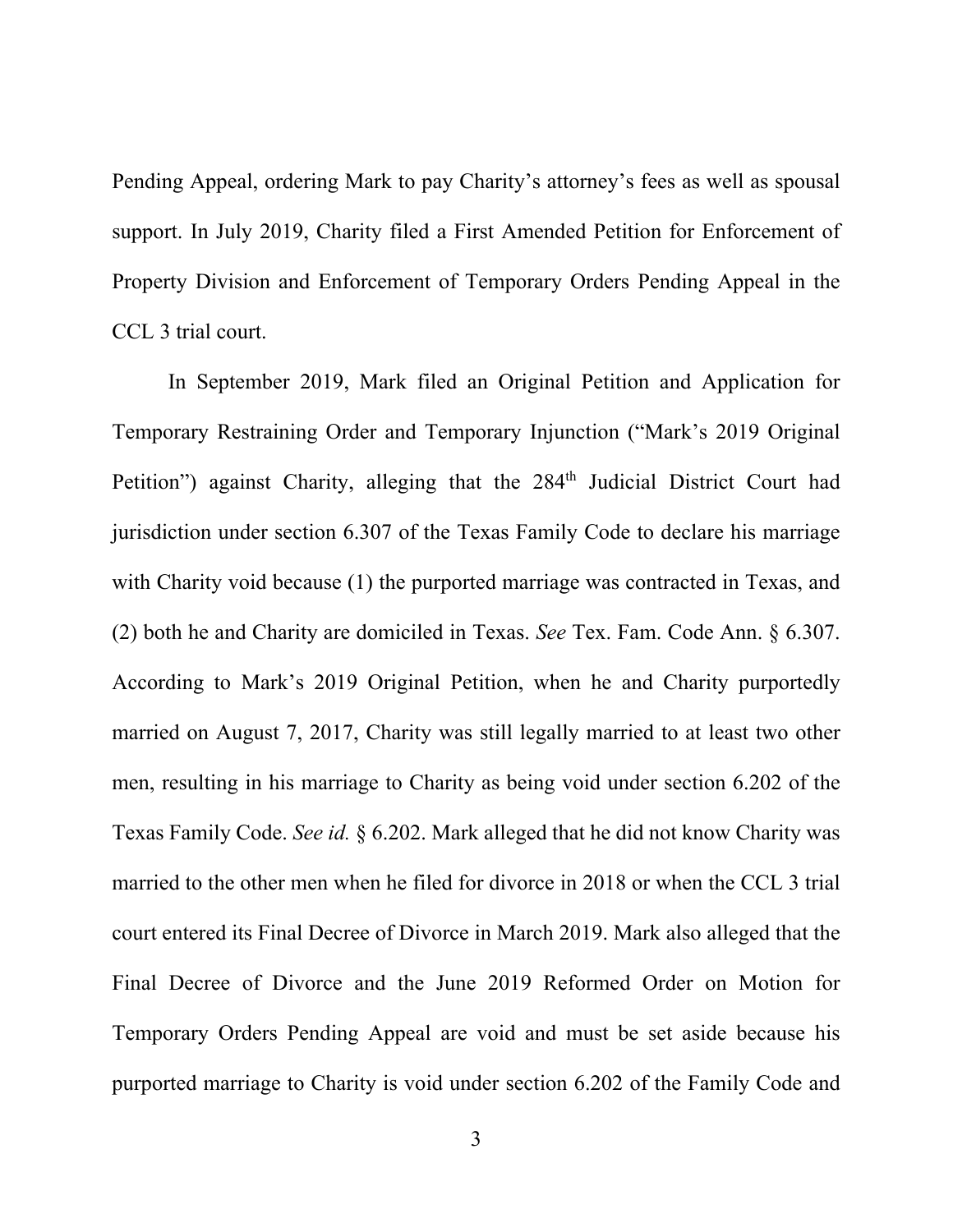has no legal effect in Texas. *See id.* According to Mark, since his marriage is void, the CCL 3 trial court did not have jurisdiction to grant him a divorce or divide the community estate.

On January 14, 2020, Charity pleaded guilty to bigamy and was placed on deferred adjudication community supervision for a period of four years and assessed a \$500 fine. On January 29, 2020, the 284<sup>th</sup> District Court entered an Amended Show Cause Order on the Court's Motion to Dismiss for Want of Prosecution, ordering the parties to appear and show cause why Mark's 2019 Original Petition should not be dismissed for want of jurisdiction. On February 3, 2020, Charity filed an Original Answer to Mark's 2019 Original Petition, entering a general denial and raising the affirmative defense of res judicata. On February 6, 2020, Mark filed a Response to the Amended Motion to Show Cause, arguing his lawsuit in the 284<sup>th</sup> District Court is a collateral attack on a void divorce decree because of bigamy and that the CCL 3 trial court lacked subject-matter jurisdiction to grant the divorce. Attached to Mark's response is a December 2019 Order for Decree of Nullity entered by the Fourth Judicial Circuit Court of South Dakota, ordering that: (1) Mark had no knowledge of Charity's prior marriages when he married Charity in Lawrence County, South Dakota on August 7, 2017; and (2) the marriage between Mark and Charity is null and void from the beginning. Mark argued that the 284<sup>th</sup> District Court has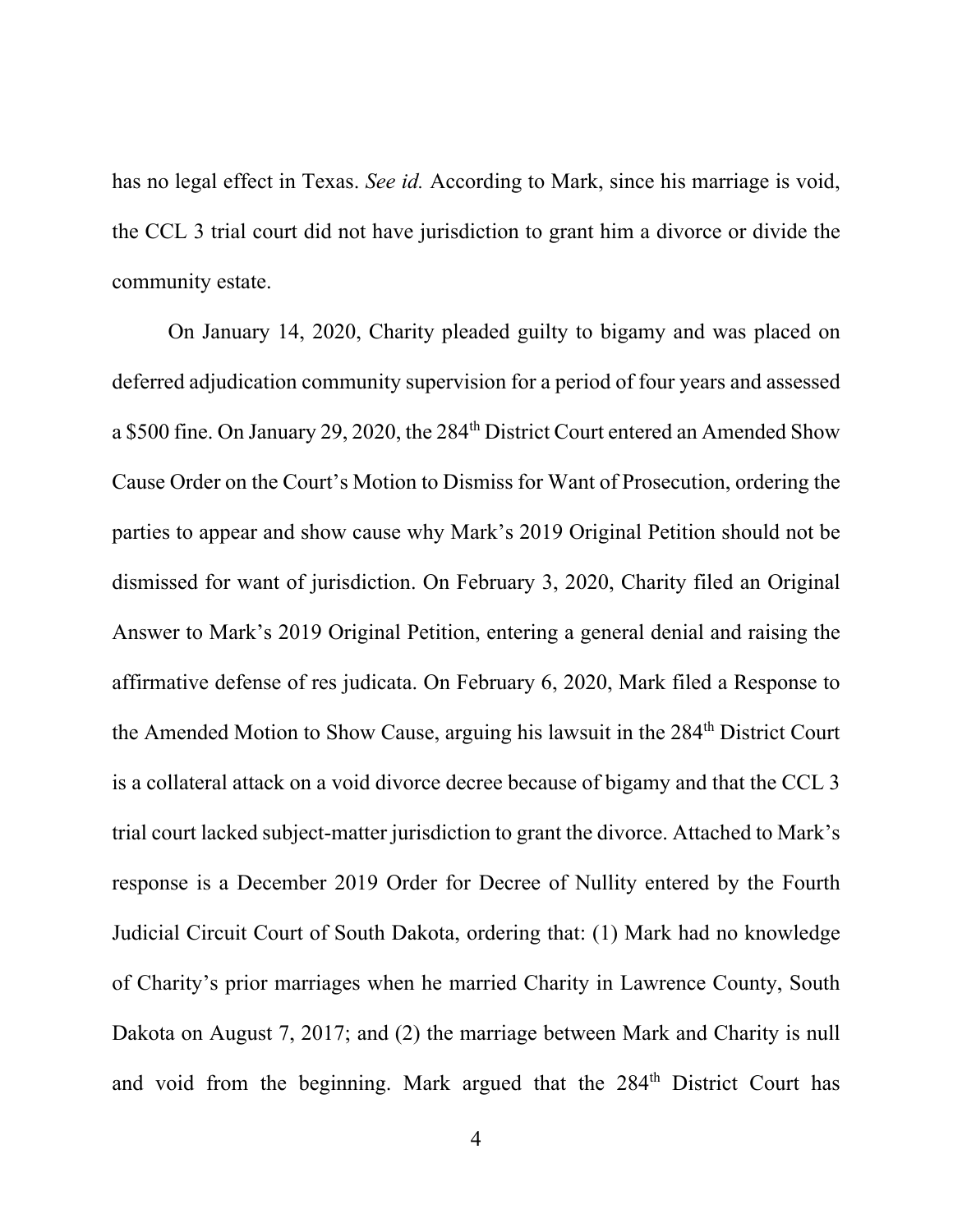jurisdiction to declare the Final Decree of Divorce void and requested the court vacate, set aside, and otherwise not enforce the Final Decree of Divorce or any enforcement orders.

On February 7, 2020, the 284<sup>th</sup> District Court signed an Order Dismissing Case for Want of Jurisdiction and found that it is undisputed that the CCL 3 trial court had jurisdiction over Mark's Petition for Divorce and the authority to sign the Final Decree of Divorce and that the voidness of the marriage does not translate into the voidness of any judgment. The 284<sup>th</sup> District Court noted that the proper remedy in cases where a final judgment has been obtained and certain facts were fraudulently withheld is to file a bill of review. The 284<sup>th</sup> District Court then dismissed Mark's 2019 lawsuit for want of jurisdiction.

#### ANALYSIS

On appeal, Mark contends that the 284<sup>th</sup> District Court erred by *sua sponte* dismissing his lawsuit for want of jurisdiction. In three sub-issues, Mark questions whether (1) the CCL 3 trial court had subject-matter jurisdiction to render the Final Decree of Divorce, (2) he was required to file a bill of review to attack the Final Decree of Divorce, and (3) section 6.307 of the Family Code invoked or provided jurisdiction to the 284<sup>th</sup> District Court.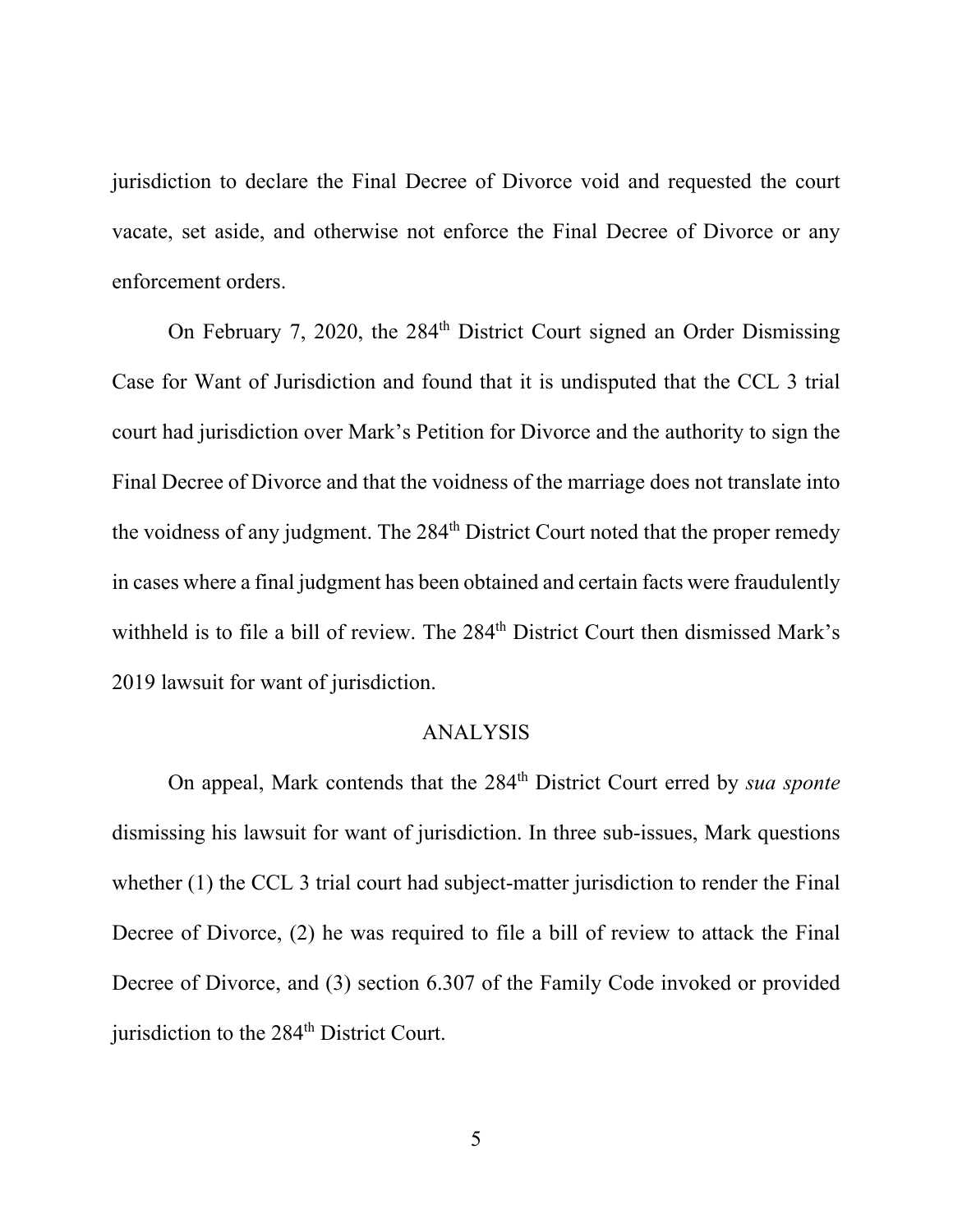The question of whether a court has subject-matter jurisdiction is a question of law, and a trial court's order dismissing a cause for want of jurisdiction is reviewed *de novo*. *See Graber v. Fuqua*, 279 S.W.3d 608, 631 (Tex. 2009) (Wainwright, J., dissenting); *Tex. Dep't of Parks & Wildlife v. Miranda*, 133 S.W.3d 217, 226 (Tex. 2004). A plaintiff's petition must state facts which affirmatively show the jurisdiction of the court in which the action is brought. *Richardson v. First Nat'l Life Ins. Co.*, 419 S.W.2d 836, 839 (Tex. 1967); *see also Tex. Ass'n of Bus. v. Tex. Air Control Bd.*, 852 S.W.2d 440, 446 (Tex. 1993). When reviewing a trial court's order dismissing a case for want of jurisdiction, we construe the pleadings in favor of the plaintiff and look at the pleader's intent. *Tex. Ass'n of Bus.*, 852 S.W.2d at 446 (citations omitted).

 A judgment may be challenged as void through a direct or collateral attack. *In re Thompson*, 569 S.W.3d 169, 172 (Tex. App.—Houston [1st Dist.] 2018, orig. proceeding). A direct attack may take the form of (1) a pleading filed under the original cause number while the trial court has plenary power, or (2) after the trial court loses plenary power, a pleading filed under a new cause number that qualifies as a bill of review and is filed within four years of the judgment. *Id.*; *see also* Tex. R. Civ. P. 329b (providing the timelines that a trial court has plenary power to vacate, modify, correct, or reform the judgment within thirty days after the judgment is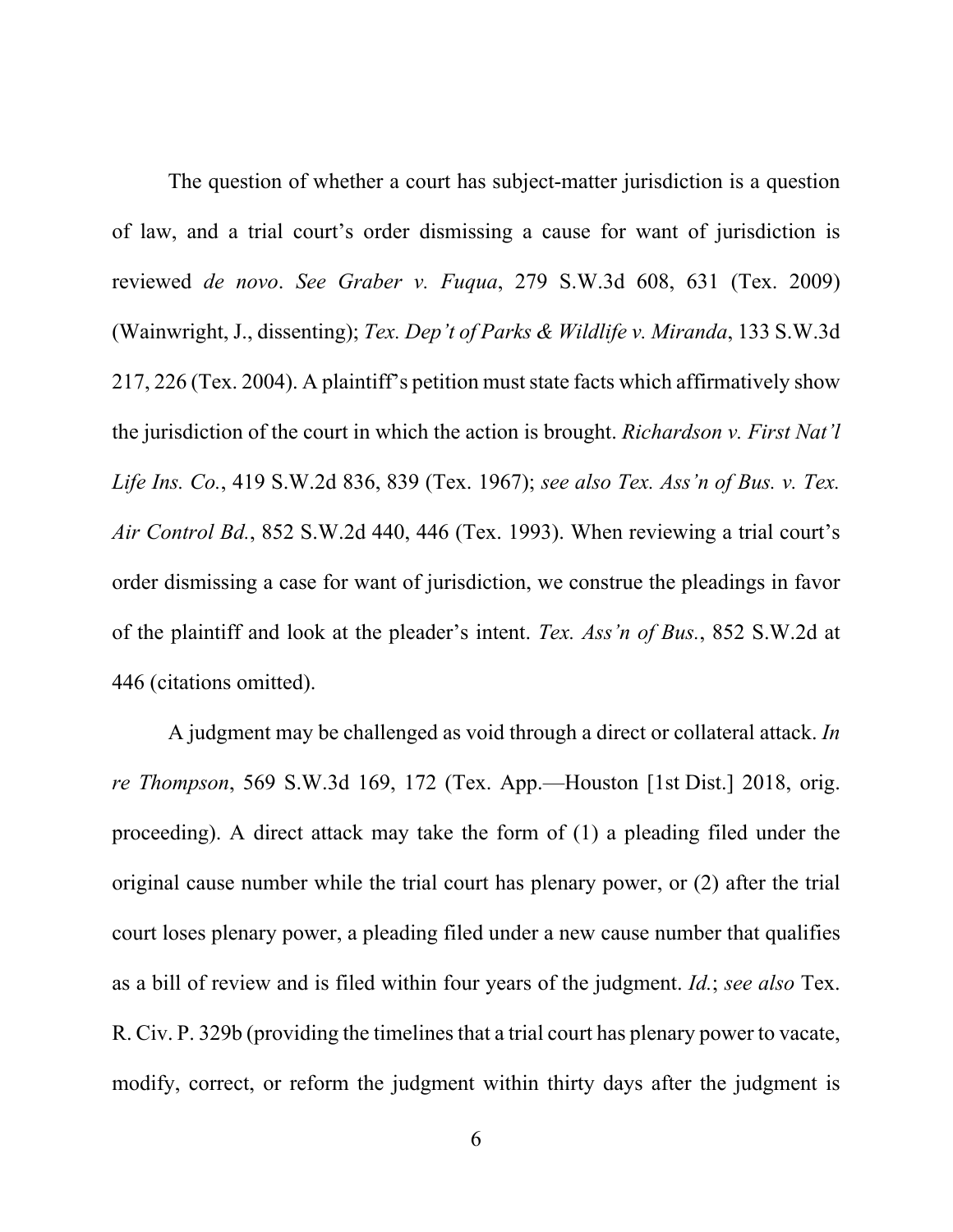signed). Once plenary power has expired, generally, a trial court cannot set aside a judgment in a direct attack except by a bill of review. *See* Tex. R. Civ. P. 329b(f); *Cottone v. Cottone*, 122 S.W.3d 211, 213 (Tex. App.—Houston [1st Dist.] 2003, no pet.) (stating that a bill of review in the court rendering the judgment is the exclusive remedy to attack the judgment). After the time period to bring a direct attack has expired, the petitioner may only attack the judgment collaterally by initiating a new case under a different cause number that challenges the effect of the original judgment. *In re Thompson*, 569 S.W.3d at 172.

 "As with other final, unappealed judgments which are regular on their face, divorce decrees and judgments are not vulnerable to collateral attack." *Hagen v. Hagen*, 282 S.W.3d 899, 902 (Tex. 2009) (citation omitted). "Although a final judgment may be erroneous or voidable, it is not void and thus subject to collateral attack if the court had jurisdiction of the parties and subject matter." *Berry v. Berry*, 786 S.W.2d 672, 673 (Tex. 1990) (citations omitted). Thus, errors other than lack of jurisdiction over the parties or the subject matter render the judgment voidable and may be corrected only through a direct attack. *In re Thompson*, 569 S.W.3d at 172; *Hagen*, 282 S.W.3d at 902.

 A bill of review is an equitable proceeding brought by a party seeking to set aside a prior judgment that is not void on the face of the record and is no longer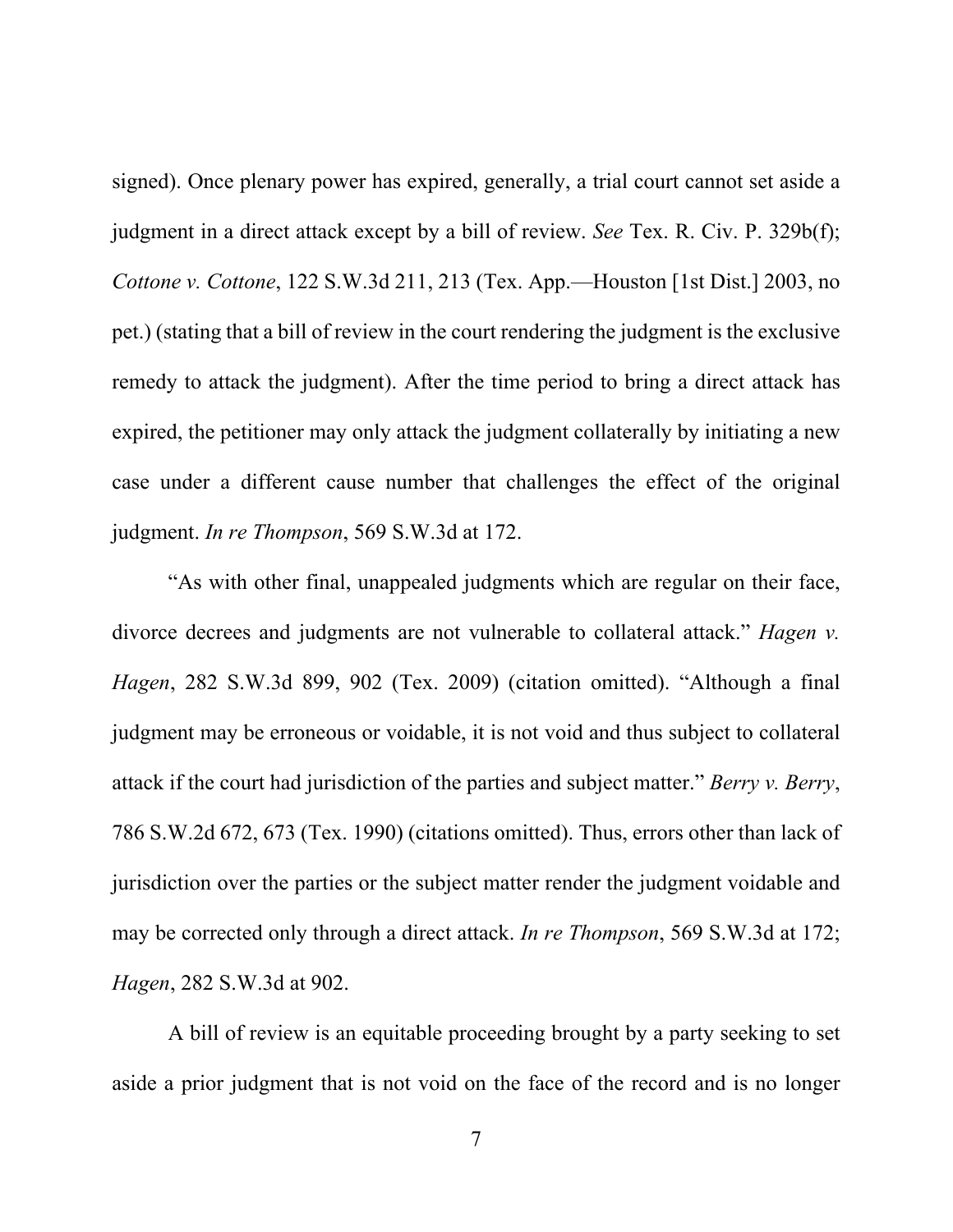subject to challenge by a motion for new trial or appeal. *King Ranch, Inc. v. Chapman*, 118 S.W.3d 742, 751 (Tex. 2003); *Caldwell v. Barnes*, 975 S.W.2d 535, 537 (Tex. 1998). A bill of review is a separate and independent suit, brought in the same court that entered the judgment being attacked under a different cause number. *In re Thompson*, 569 S.W.3d at 173-74. Generally, to set aside a judgment by a bill of review, a petitioner must plead and prove (1) a meritorious defense to the cause of action alleged to support the judgment, (2) that he was prevented from making by the fraud, accident of wrongful act of his opponent, and (3) unmixed with any fault or negligence on petitioner's part. *Chapman*, 118 S.W.3d at 752; *Caldwell*, 975 S.W.2d at 537.

Where the suit attacking a former judgment is commenced in the wrong court, but there is an order transferring the cause to the proper court and invoking the jurisdiction of the court which entered the improper judgment, jurisdiction is properly in that court and the jurisdiction relates back to the original filing of the suit.

*Ragsdale v. Ragsdale*, 520 S.W.2d 839, 841, 844 (Tex. Civ. App.—Fort Worth 1975, no writ) (citations omitted) (explaining that the district court entered an order transferring the case back to the Domestic Relations Court No. 1 on the grounds that the cause of action constituted a collateral attack on the prior divorce decree).

First, we note that Mark cannot collaterally attack the Final Decree of Divorce because he has not shown that it is void due to the CCL 3 trial court not having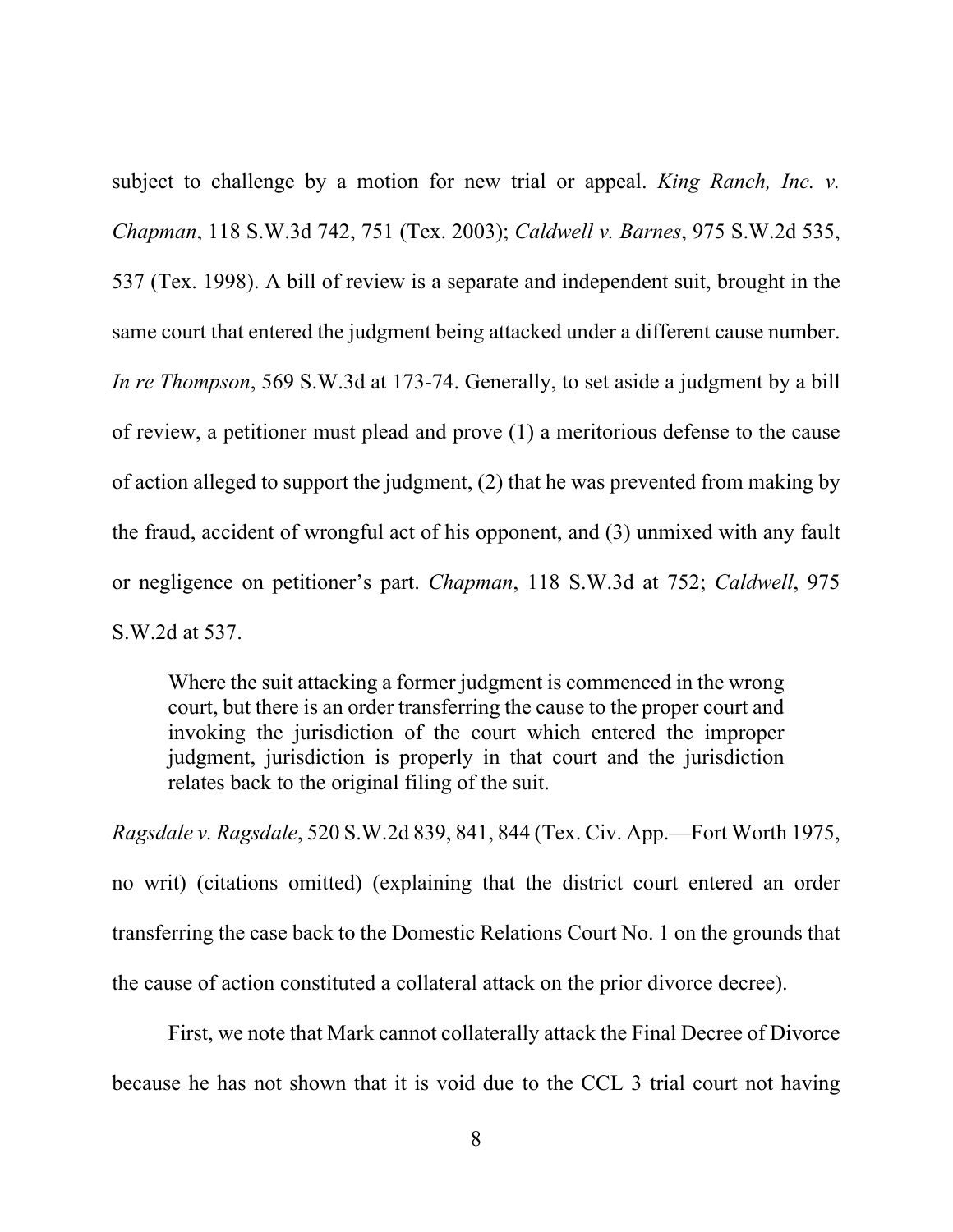jurisdiction over the parties and subject matter or acting outside of its capacity as a court. *See Hagen*, 282 S.W.3d at 902; *In re Thompson*, 569 S.W.3d at 172; *Cottone*, 122 S.W.3d at 214. Second, since Mark failed to show that the Final Decree of Divorce is void and thus subject to a collateral attack, section 6.307 of the Family Code, which gives a trial court jurisdiction to declare a marriage void in a collateral proceeding, does not apply in this case. *See* Tex. Fam. Code. Ann. § 6.307; *Berry*, 786 S.W.2d at 673. Moreover, since the plenary power of the CCL 3 trial court has expired, a bill of review filed in the original trial court is Mark's exclusive remedy for directly attacking the Final Decree of Divorce. *See* Tex. R. Civ. P. 329b(f); *Hagen*, 282 S.W.3d at 902; *In re Thompson*, 569 S.W.3d at 172; *Cottone*, 122 S.W.3d at 213.

Even if in the interest of justice, we construed the pleadings in Mark's 2019 Original Petition to be sufficient to seek relief under a bill of review, Mark's lawsuit was not filed in the original trial court rendering the Final Decree of Divorce.<sup>2</sup> See Tex. R. Civ. P. 71; *In re Thompson*, 569 S.W.3d at 173-74; *Cottone*, 122 S.W.3d at

<sup>&</sup>lt;sup>2</sup>We note that the clerk's record appears to show that Mark's counsel attempted to file Mark's Original Petition and Application for Temporary Restraining Order and Temporary Injunction "In the County Court at Law Number [,] Montgomery County, Texas[.]" Once filed, the Montgomery County District Clerk's Office filed Mark's 2019 Original Petition in the 284<sup>th</sup> Judicial District Court; however, the petition should have been filed in the County Court at Law Number 3, which was the court of original jurisdiction.